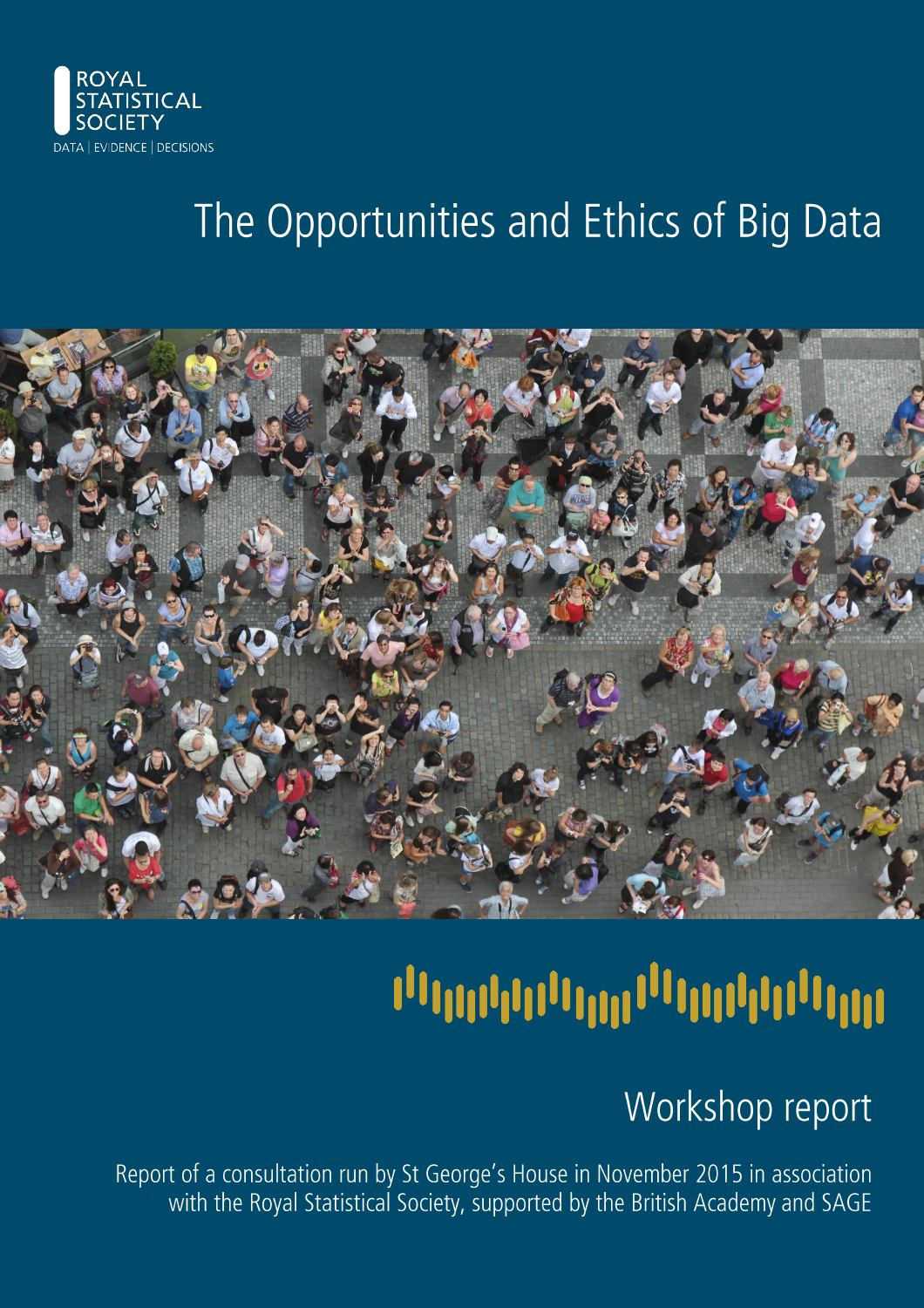### Introduction and acknowledgements

This Royal Statistical Society (RSS) report summarises the programme and discussion that took place in a two-day consultation convened in partnership with St George's House on 27<sup>th</sup>-28<sup>th</sup> November 2015, on the opportunities and ethics of Big Data.

The Consultation aimed to start thinking about the ethics of big data, bringing together participants from a wide range of sectors (listed on p. 10), to explore the issues. We note and value the further and wider follow-up from participants who are building up understanding and expertise on big data, which could in many cases contribute towards our recommended Council for Big Data Ethics. We are hugely grateful to the Chair, Professor Denise Lievesley, and to participants in the event. We also recognise and call for a far wider programme of public engagement to fully address scientific and ethical concerns.

The RSS would like to give special thanks to St George's House for co-organising and supporting the event, and to SAGE and to the British Academy for their support. The event took place at St George's House under the House Protocol, which encourages full and open discussion with no comments attributed to individuals.

#### Contents

| $1_{-}$ |                                         | Big data, opportunities and ethics                              | page 1 |
|---------|-----------------------------------------|-----------------------------------------------------------------|--------|
|         | 1.1.                                    | The big data landscape                                          |        |
|         | 1.2.                                    | Opportunities and ethics: what should we expect for the future? |        |
| 2.      |                                         | Public understanding and concerns                               | page 4 |
| 3.      |                                         | Policy opportunities                                            | page 4 |
| 4.      |                                         | Big data governance                                             | page 6 |
|         | 4.1.                                    | Governance                                                      |        |
|         | 4.2.                                    | Regulation                                                      |        |
| 5.      |                                         | Bringing it all together                                        | page 8 |
|         | <b>Workshop Participants</b><br>page 10 |                                                                 |        |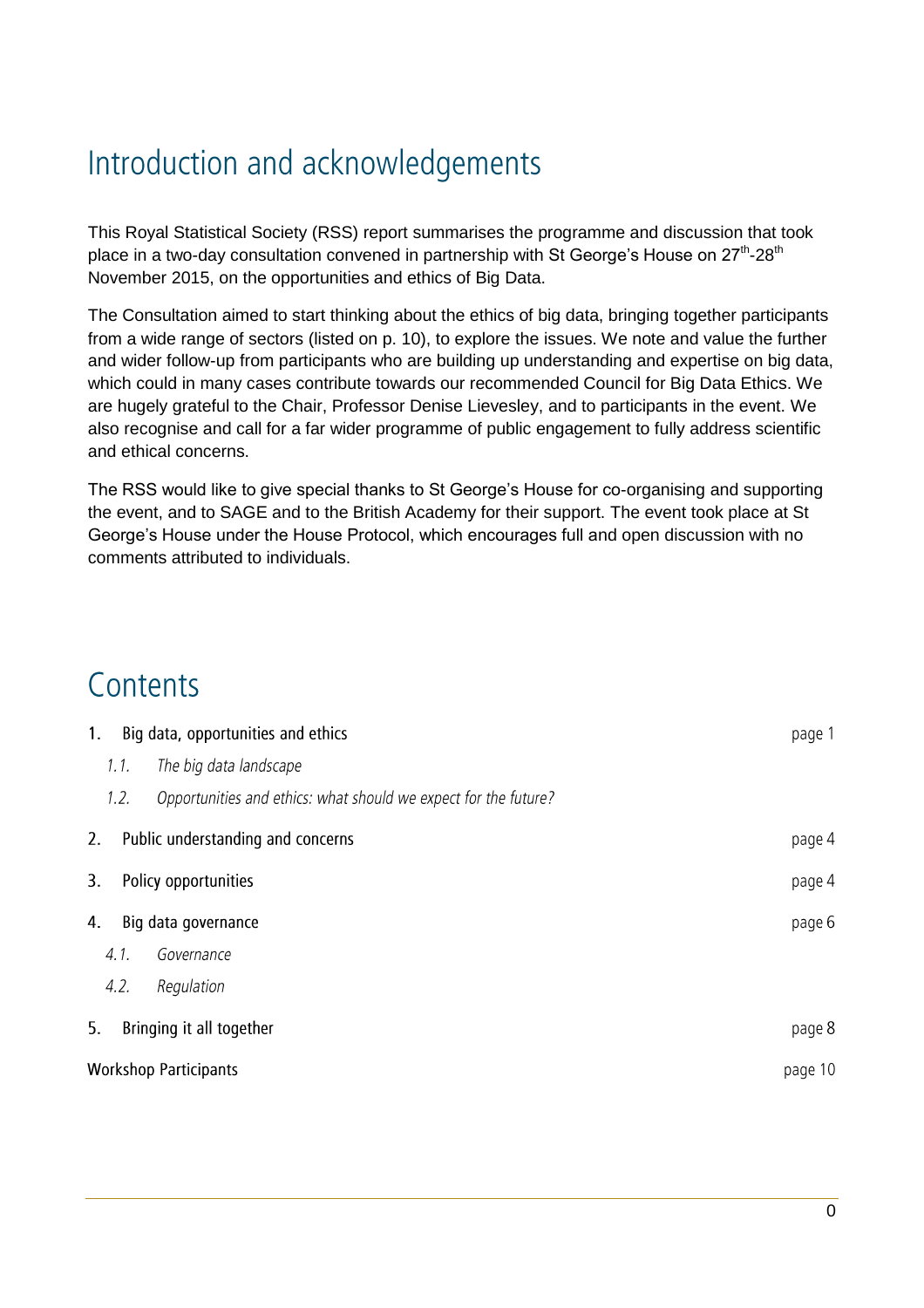### 1. Big data, opportunities and ethics

#### 1.1. The big data landscape

The term 'big data' is frequently used. There is no agreed definition, but in public discourse it tends to refer to the increasing ubiquity of data, the vastness of datasets, the growth of digital data and other new or alternative data sources. More technically, people have talked about the increasing variety, velocity and variability of data which indicates we are in a 'big data age'.

The new landscape of big data has featured in public and private debate in a widely acknowledged 'big data hype'. This is framed and influenced in varying ways by those with a stake in the discussion and the inquiries and decisions that they seek to make. Within this, there are important ways in which work with data and statistics has been framed:

- Big data has helped people to look differently at data. Leading this trend has been the growth in availability of data as a by-product of routine processes in almost every area of life, such as satellite data and its transformation into visualised or mapped data. This makes the use of data far more applicable and appealing. Statistical methods for interrogating big data, such as machine learning, have also become more sophisticated to deal with these new types of data. The new insights derived from these methods boost enthusiasm for data analytics as a whole, as big data presents a powerful and innovative context for making inquiries.
- Big data has the potential to change the type of evidence that is available for policy makers to consider. Policy makers could refer more to computer models and predictive analytics as a basis for their decisions.
- Big data challenges pre-existing governance and policy. It implies a need for a comprehensive data infrastructure, so that data sources are appropriately organised, and can be accessed for appropriate use. It opens the case for legislative changes, for example to join up data from disparate sources for appropriate goals. It also opens up questions of who is able to access data, and whether ethical frameworks are fit for purpose to guide access and use.
- Big data challenges public understanding and public trust. Ethical concerns include questions about personal privacy, individual consent, data ownership and transparency. Research by the Royal Statistical Society has indicated that there is a 'data trust deficit' whereby the public have lower levels of trust in institutions to use their data appropriately, when compared to their general levels of trust in that organisation.<sup>1</sup> There are also worries about algorithms making important societal decisions – for example the predictive policing

<sup>&</sup>lt;sup>1</sup> 'RSS research finds 'data trust deficit', with lessons for policymakers', StatsLife, 22 July 2014. Available at: [www.statslife.org.uk/news/1672-new-rss-research-finds-data-trust-deficit-with-lessons-for-policymakers](http://www.statslife.org.uk/news/1672-new-rss-research-finds-data-trust-deficit-with-lessons-for-policymakers)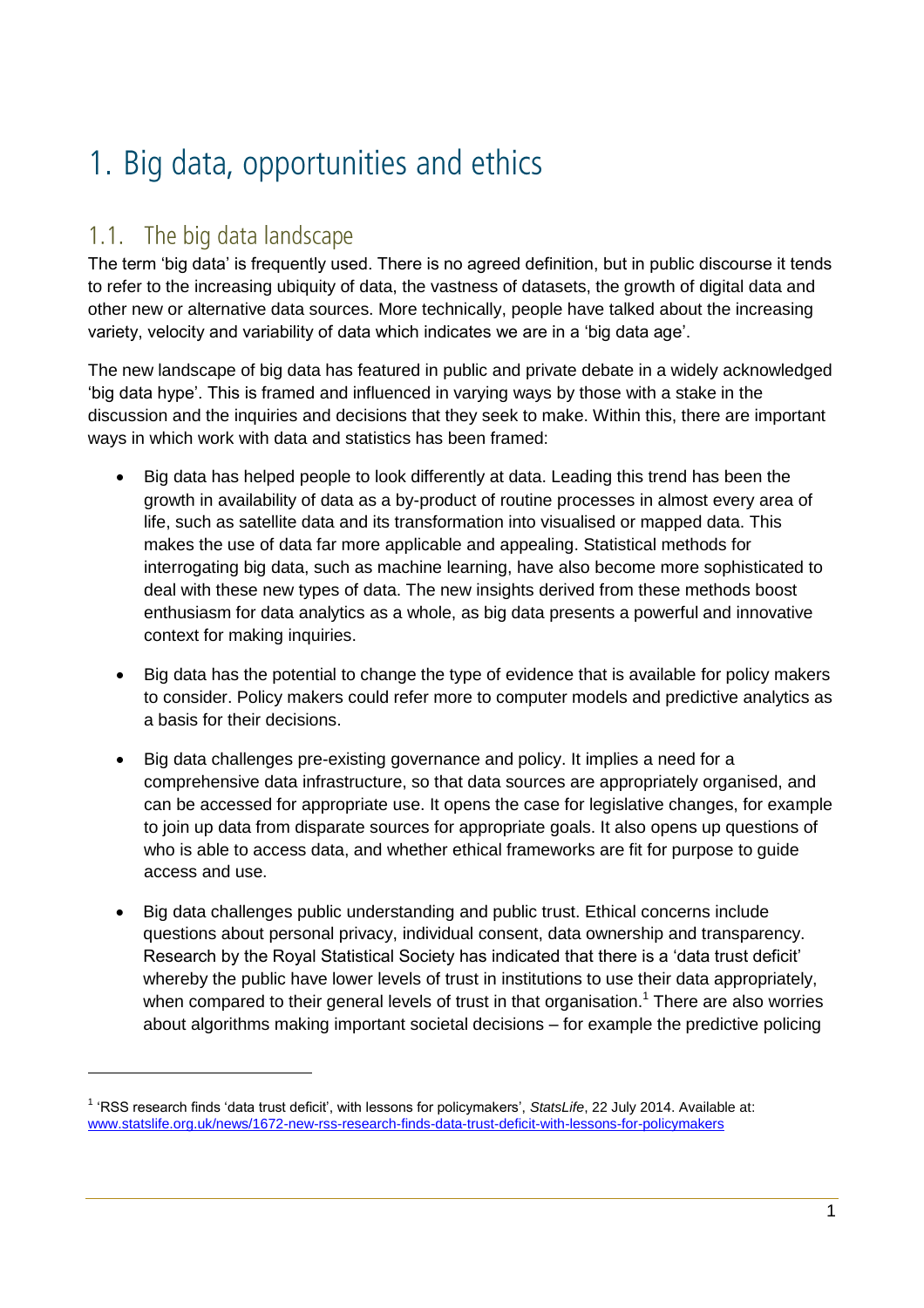model used in Los Angeles, which some argue could lead to unwarranted discrimination against particular sections of the population.<sup>2</sup>

In order to generate the gains that can come from analysing and linking big data sets, we need to consider the ethical frameworks and principles that will maintain public trust. In the United States, the National Science Foundation helped to set up a Council for Big Data, Ethics and Society. There is no equivalent in the UK. Do existing ethical, regulatory and legal frameworks need to change, or can they accommodate big data? Do professional bodies need to change their professional codes in light of the changing nature of data? How can we use the increasing amounts of data in society for public good and with public support? These are among the issues that were raised in November, and that continue to be explored.

#### Opportunities and ethics: what should we expect for the future?  $1.2.$

It was agreed that there are common issues that will be confronted in the use of big data, and that these will apply across sectors and interest groups. Those that were apparent even at the outset of discussion included:

- data ownership
- data quality

- where we access data
- public perceptions and public understanding
- the legislative framework
- data ethics, and professional and organisational culture

Ethical debates about data in 2015 have been dominated by questions of privacy, convenience, surveillance, encryption and anonymisation. Such debates will move on, in a long-term view, to feature questions about autonomous technology and artificial intelligence.

As technological developments continue apace, it was raised that we lack an understanding of harms. What is the equivalent of an old-fashioned industrial injury in the big data world? It was considered that there are not only concerns about harms to privacy, but other concerns as well.

Two primary means of interrogating big data were identified, which are to question **trust** in the findings, and **truth** in the methods.

This was first discussed with regard to the widening breadth of uses of algorithms to provide services. Algorithms developed through fundamental mathematical research are excellent at identifying patterns in data, but we need to ensure that they are picking up what matters. This relies on understanding the context in which the algorithm should function. There is a need to guard against dangerous assumptions that algorithms are near-perfect, or more perfect than

<sup>2</sup> Brayne, S. Rosenblat, A. Boyd, D. (2015) *Predictive Policing - Data and Civil Rights* (PDF), Available from: [http://www.datacivilrights.org/pubs/2015-1027/Predictive\\_Policing.pdf](http://www.datacivilrights.org/pubs/2015-1027/Predictive_Policing.pdf)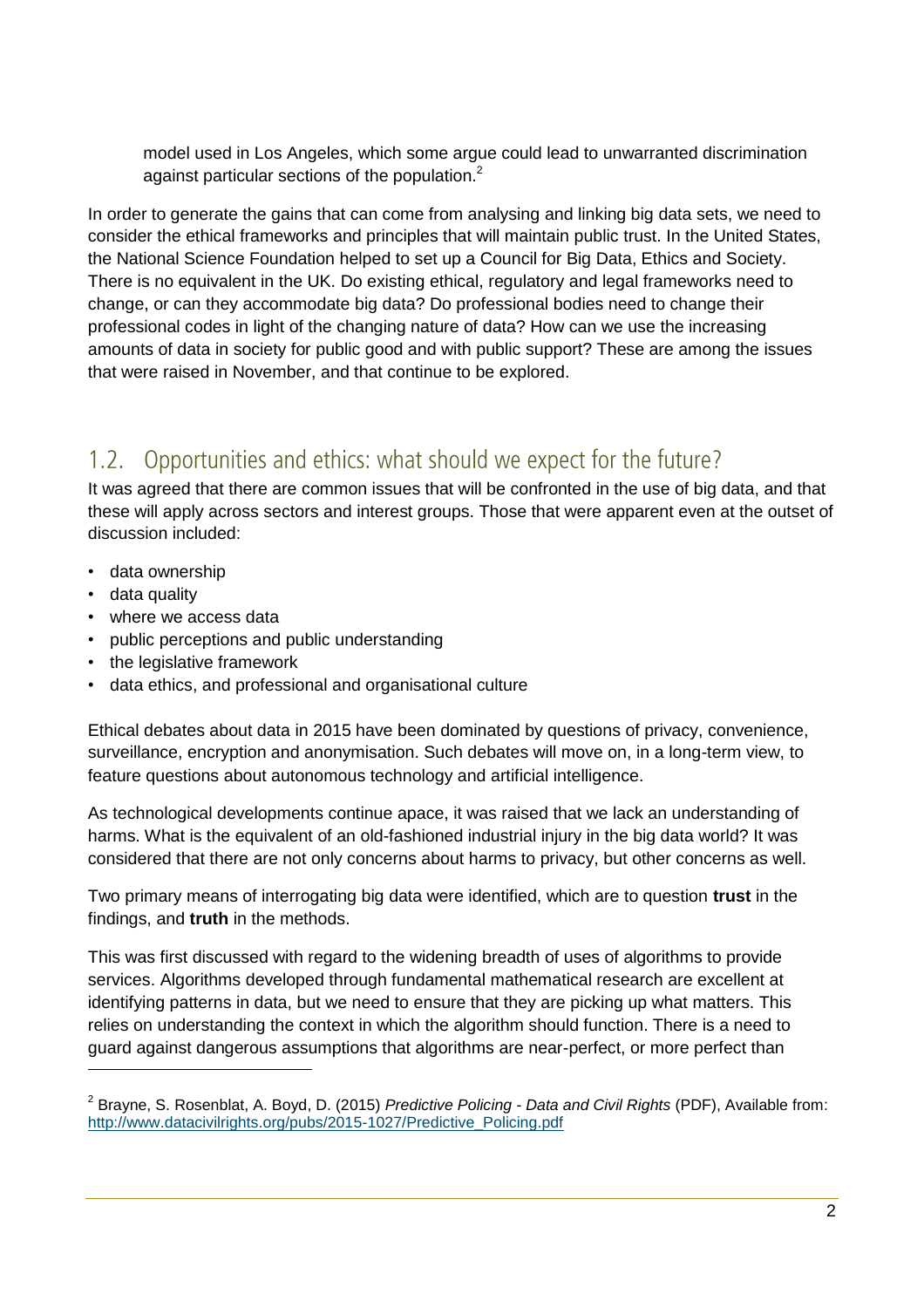human judgement. Errors introduced by algorithms are often not random and have systematic effects. It was argued that effects should be looked at across society, to address any large-scale unintended consequences. In particular, there is a risk of systematic discrimination in the provision of services, and for this to happen with a lack of human interest or decisions with regard to this. It was agreed that big data exists alongside politics, and needs to be coupled with space for politics, so that there are mechanisms to hold power to account.

For statistics, big data represents the opportunity to utilise data from a wide range of different sources, as the volume of data that might be collected, often on an automated basis through the use of technology, has increased. Big data is often regarded as 'exhaust data', or 'non-deliberative data', data that is a by-product of other data collection that takes place. Statistics is a use that was unanticipated at the time when the data was collected. Access to data from the use of technology (the internet and smart devices), and access to government administrative data, were each highlighted as important opportunities which could help statistics draw closer to providing real-time information about society. Management of these data sources could address challenges in traditional methods, for example where large scale surveys struggle with reduced response rates. Coupled with this is a need to manage and address substantial concerns about the quality and representativeness of the data. There is a need to cross-reference findings from big data against those from other national or international sources.

It was noted that big data is also qualitatively different from data that has previously been gathered, carrying with it both opportunities and ethical concerns. Data generated by citizens in their use of social media or the internet represents their concerns in a different way, compared to the views reported to government-designed surveys. Technology crosses boundaries, and makes existing boundaries irrelevant. Automated systems, such as bitcoin and blockchain, are capable of carrying data with no oversight or human intervention.

Questions were raised about societal consequences. When an enormous body of data is used to predict outcomes for individuals before a decision has even been made, what is then the response (among individuals and in society) to services that are more determined by prediction? Other countries, including in the developing world, are investing heavily in data-driven development. The outcomes of this investment will be substantially different in different contexts. This implies that across countries and across borders, we may carry with us wrong assumptions about the use of data, or wrong assumptions about politics. Knowledge we get from big data coalesces with the political environment, and political responses to the same data can change over time. Information used to help the public in one country might be used to harm the public in another, and this depends on how decisions are governed.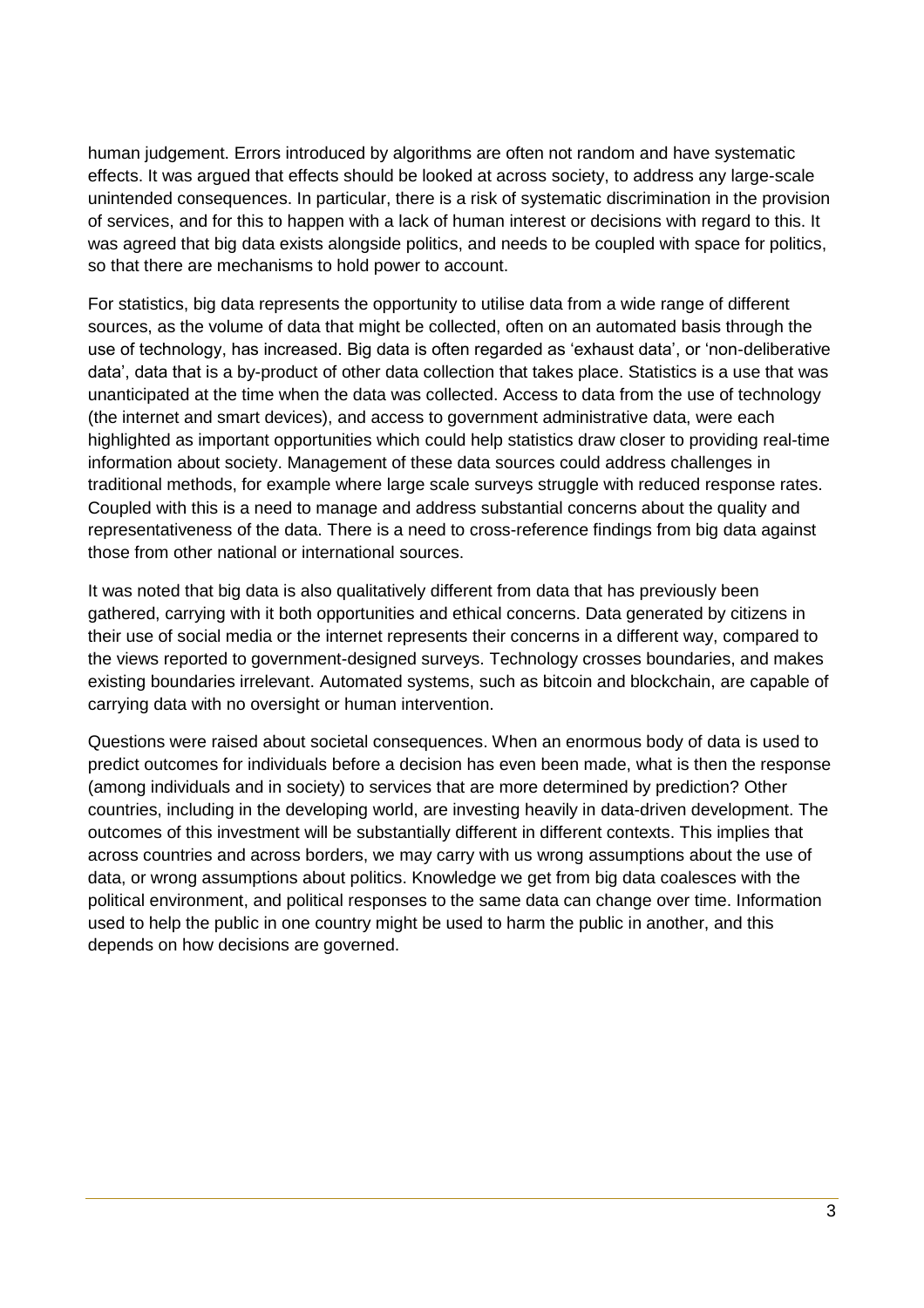### 2. Public understanding and concerns

There are many scientific and technological innovations that prove controversial, suggesting a need for better pubic engagement on the part of decision-makers, to perceive and remedy concerns. Present debates about big data are reminiscent of dilemmas that have also been faced in relation to other scientific and technical developments. Where big data interlinks with personal or individual-level data is a prime example of this. Many people have concerns about the uses of personal information without consent, and about untested or unintended consequences. However many also expect that the government and other providers already use personal data to address problems in administration or services.

Research findings have shown that the approach and context for new initiatives affects people's concerns about proposed uses of data. Public views change for example depending on how informed they have been, whether by being exposed to various forms of evidence, or by being asked to participate deliberatively in discussions.

It was agreed that the relationship between ethics and public perception is not straightforward. It was emphasised that a broader ethical framework is needed. To the public, it may otherwise seem that there are no mechanisms for accountability outside of public outcry.

Several mechanisms were raised as helpful:

- Professional competence and due diligence on data protection
- Appointment of champions who are competent to address public concerns
- Transparency, across all dimensions.

It was noted for some data driven tools it is not technically possible to make mechanisms transparent or open to independent scrutiny, and that even where possible, transparency can face numerous hurdles. This suggests a need to prioritise what are the key transparency mechanisms that are both applicable and needed in the interests of public trust.

It was also agreed that the public needs to be more widely and proactively engaged in debates about big data. A far wider programme of public engagement would be needed to fully address scientific and ethical concerns.

### 3. Policy opportunities

The key feature of big data for policy making is that there is a lot more data that could be accessed or made available. There is more computing power with which to handle data, and this computing power is very cheap. With all of this, it is technologically more feasible to draw insights from data.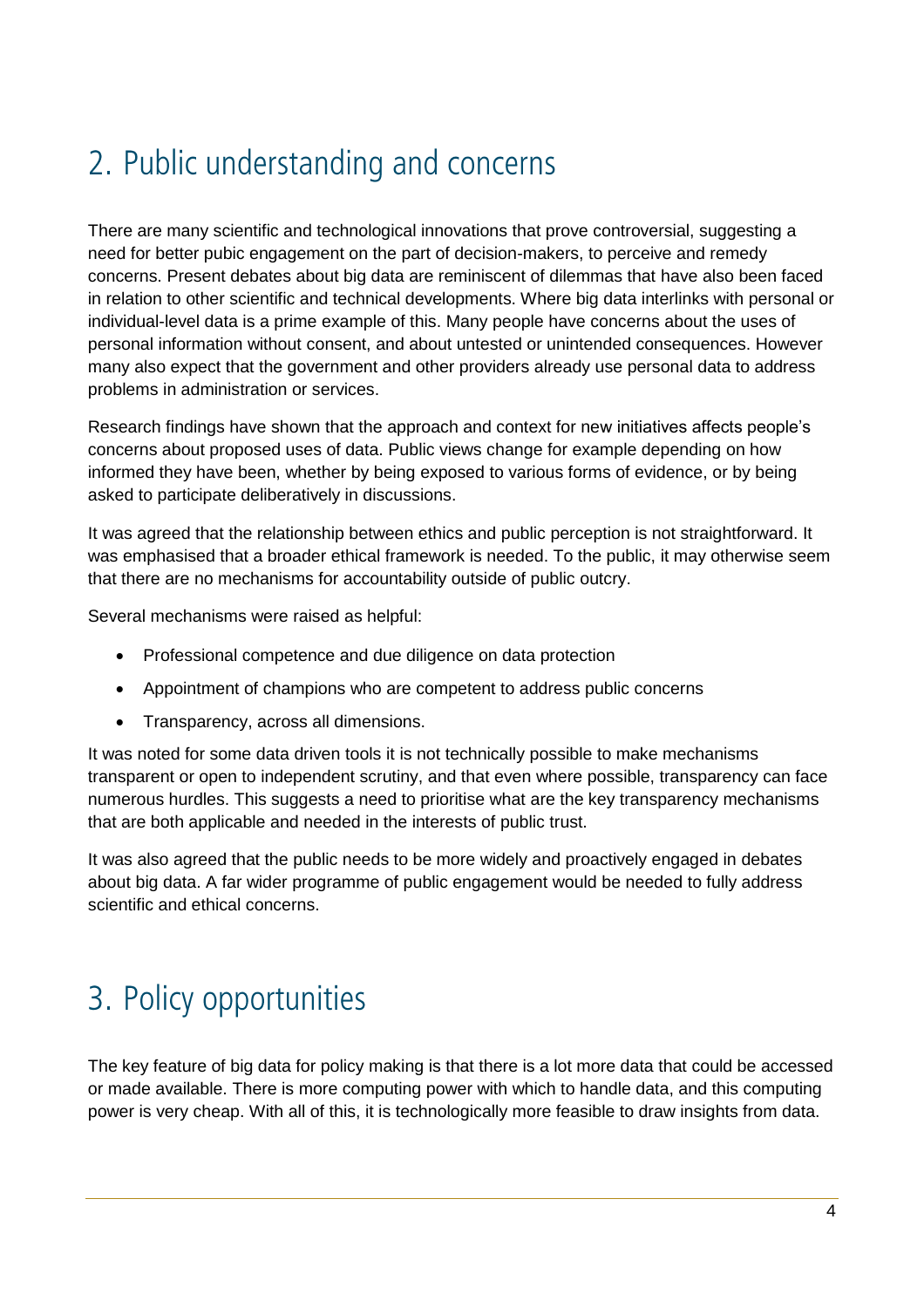The opportunities in local services were explored in discussions. These ranged from tracking staff performance against the local demography of public needs, to demonstrating and showing where resources are lacking and investment needed, to identifying what approaches work better for the public at a lower cost. There is energy and investment behind identifying what works in public policy making, and an awareness that local decisions accompanied by evidence are more likely to secure investment from central budget holders.

At the same time, in many local authorities data analysis is not part of 'business as usual', and the only techniques that are used are those that are very long established. A great deal of data on society is non-personal and is not subject to data protection concerns. Much of this is held within organisations, and is not analysed or published for others to use. Under use of data reflects a need to address organisational culture, skills and training. Service providers need specialist knowledge to deal with data: how is data procured, how it is licensed, what is the data repository and how it is maintained? Local authorities struggle to draw leaders together to address this, in part because local issues are addressed by multiple service providers. With care commissioning groups for health, separate provision of adult social care, and academies for education, there are many more players at the local level, and without special intervention they may be worse at sharing data than ever before.

For both the public and the private sector, it was agreed that there should be awareness of the boundaries to rolling out effective use of data and technology. People need the skills and facilities to properly engage with it. Culture change needs to be supported, and organisations need to talk to each other. Big data has arrived across many sectors of industry, it is already part and parcel of many services, yet approaches to handling it could improve. For example to take an approach that establishes what 15 fields of data are crucial, rather than having 500.

It was agreed that we need to be clearer in our use of regulation, as issues raised with regard to data privacy and data security affect and challenge effective policy making. These issues regularly need to be addressed when considering data on households, businesses, or individuals.

It was argued that there is a divide between big government and small data. Everyone has their own internal idea about what's ethically right and wrong. There are ethical tensions that need to be resolved between countries', cities', and individual families' interests. It was agreed that it will be important to set out the ethical questions to weigh different developments against.

It was also agreed that in the wider landscape of government data, mistakes are often made. Standards are needed at the centre of government to raise the quality of data infrastructure for the UK. For example, government departments need to identify the key data that they hold and establish complete and coherent registers of these data, cleaning them up at source. Data standards also need harmonisation so that comparable statistics are produced across devolved governments within the UK. The quality of statistics needs to be assured, and central standards and guidance for public service contracts could help to remedy data gaps. Organisations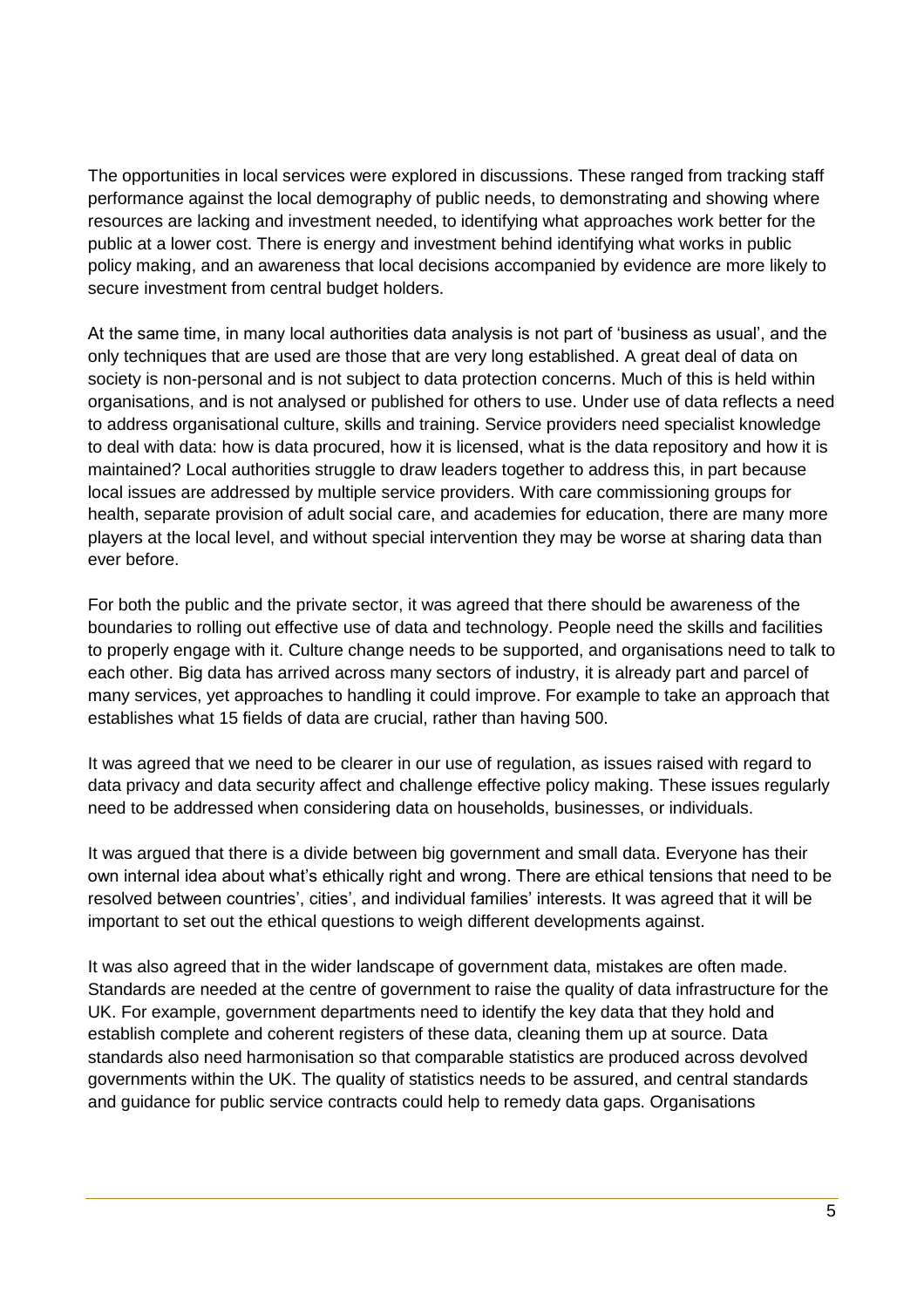contracted to provide public services should have a feature of their contract that ensures they provide key data back, as a steady supply of data from services is needed to understand public needs and to invest appropriately for the future.

### 4. Big data governance

It was noted that for companies and government, big data poses a challenge for governance and legislation, and the role for each was discussed.

#### 4.1. Governance

Part of the role of data governance is to minimise harm and maximise benefit from the use of data. It should include consideration of risks and risk management. There are multiple strategic challenges to address. Is there a risk in a technical sense? Is there public sensitivity to the data being used, or to how that information will be used?

An example raised of the issues for governance to address was a tool designed to derive ethnocultural background from a forename and surname and also from publicly available Twitter accounts. The software produced from this an estimation of ethnicity and even the religious makeup of a population. The first question raised was the truthfulness of findings from this, given that rudimentary testing shows false positives, such as religious background being identified incorrectly. The second question was with regard to ethics, and whether social media shared in public should legitimately be used to deduce private information as part of a research process.

It was raised that there are multiple dimensions of research methods that affect public trust, for example:

- Who is accessing the data are they trusted?
- Why do they want to access it do they have a good reason?
- Where would they access it is it a safe and secure setting?
- What would they access is it personal information? Is it anonymised or otherwise protected?
- What will be the output or outcome is it worthwhile?

Transparent understanding of research methods may also be missing at the operational level, with decisions drawn from the findings but only partially informed. Enforcement of good practice and of penalties may also be lacking, and the strength of the law to deal with specific areas of malpractice such as illegitimate re-identification was raised as an issue.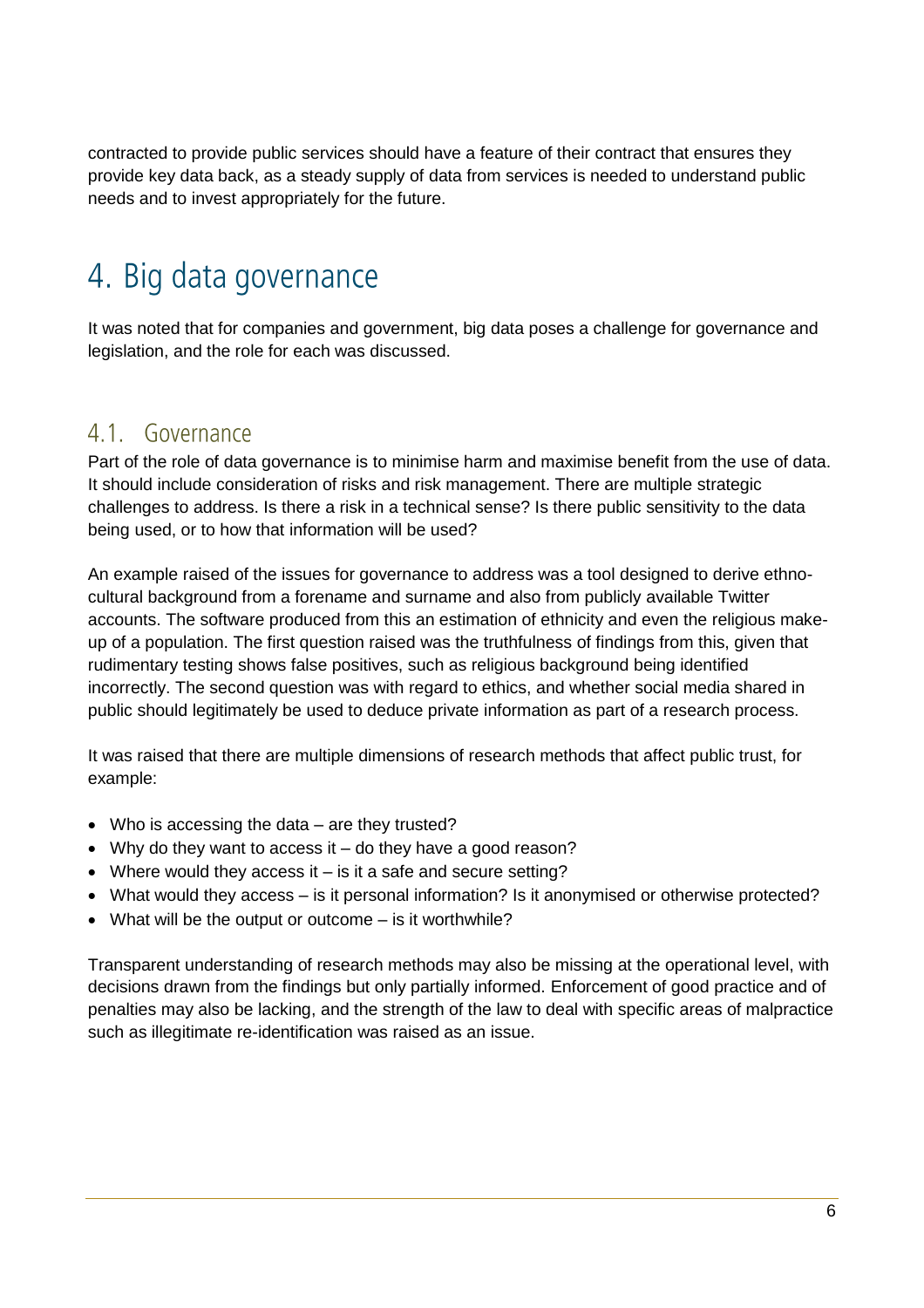It was argued that governance needs to fill the gap between what organisations say they will do with big data, and what they say about how they do it. Legal terms and conditions are at present more geared toward resolving corporate liability than addressing public understanding.

#### 4.2. Regulation

Three levels of regulation were seen as areas for action.

#### *Guiding principles*

It was suggested that guiding principles should be based on three sets of values:

- *Transparency, honesty and fairness.*  It was said that these values are already underpinned by legal frameworks, and should be brought into effect.
- *Robustness, resilience, adaptability and usability.*  There can be a trade-off between the robustness and resilience of data security, and its adaptability and usability. When asked to consent to usage of personal health data, individuals can make quite sophisticated trade-offs between e.g. the uses of data for health, and data privacy. The utility of sharing data in the short term needs to be reconciled with its robustness and resilience for long-term use.
- *Innovation, enterprise, and efficiency for providing new public goods.*  As data is made usable, innovation, enterprise and efficiency are some of the key outcomes that are valued by policy makers. It was considered that the benefits of using big data need to be recognised and have weight in the decision-making process.

#### *Ad hoc policies*

Ad hoc policies are flexibly introduced to address different ethical and cultural challenges posed by different data sharing scenarios. Among data controllers who need to collaborate with each other, there may be risk aversion toward legitimate data sharing. Ad hoc policy might therefore encourage collaborating services to share data with other services where they can, understanding where there is and is not a data protection risk, and ask data controllers to justify if they cannot share it. In other contexts, for example among data brokers illegitimately sharing and selling data with a substantial privacy risk, policy needs to robustly work in the opposite direction to counter this illegitimate use.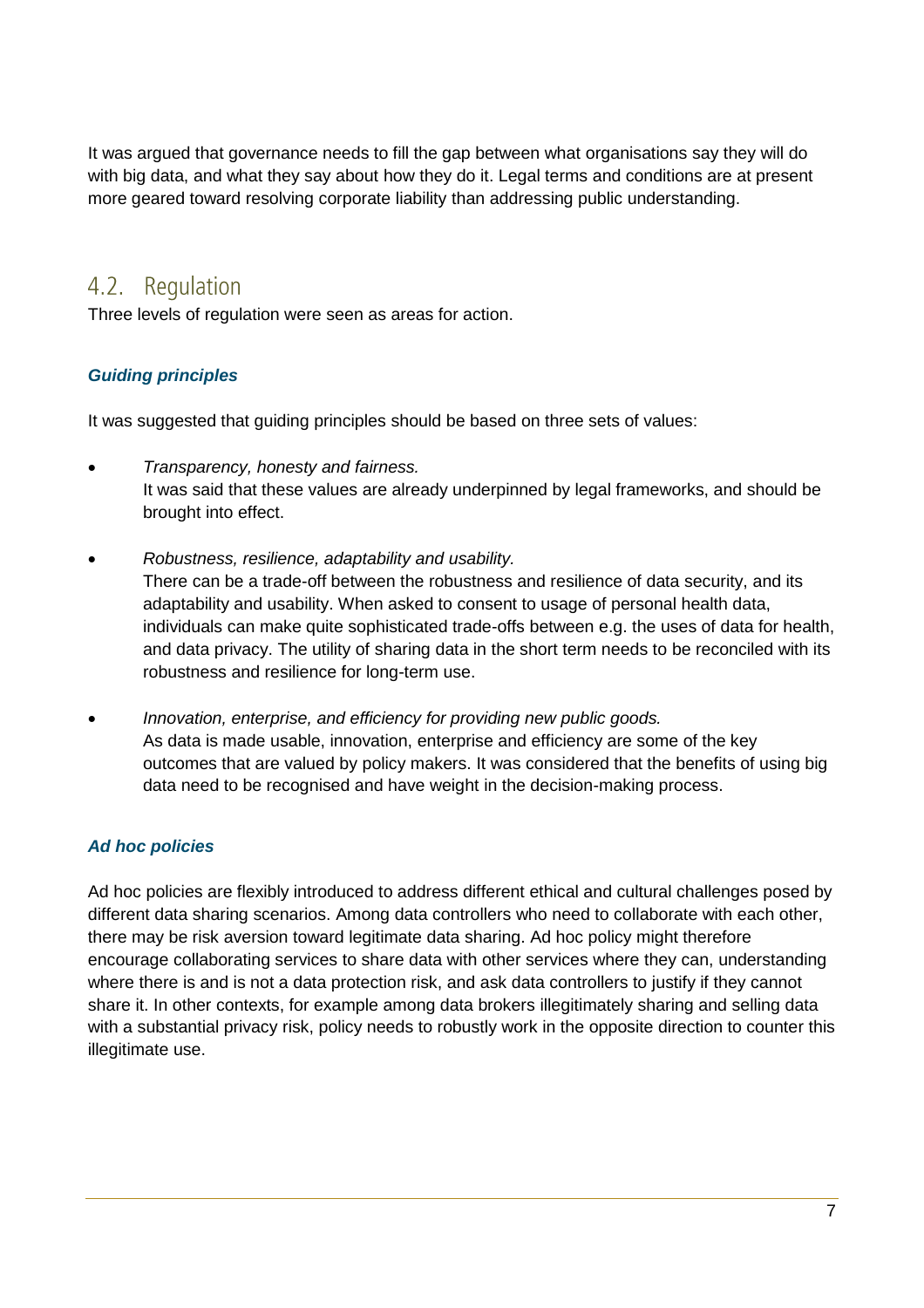#### *Influencing in practice*

It was considered that policies and regulations will only address emerging issues, rather than addressing all issues at source, and that there is a need for influencing in practice. Concepts of security by design and privacy by design are gaining recognition. More focused attention on 'ethics by design' could represent a broader missing piece.

For government practice in particular to improve, it was considered that all relevant civil servants should be schooled in good practice with data, and data leaders proactively appointed who have respect for legal and ethical boundaries but who are also ready to push for data developments that would benefit the public. Guidance exists, such as the statutory code on data sharing from the Information Commissioners Office, but both training and leadership are needed for wider adoption.

### 5. Bringing it all together

Discussion of the opportunities and ethics of big data highlighted that big data presents complex, multi-dimensional challenges. The use of data and evidence is increasingly recognised as a major opportunity, but is also an opportunity that needs questioning. As technological developments continue apace, two primary means of interrogating big data were identified, which are to question trust in the findings, and truth in the methods.

It was understood that the relationship between ethics and public perception is not straightforward, and that a broader ethical framework is needed. The strength of legal enforcement of data protection was raised as a related issue. To the public, it may otherwise seem that there are no mechanisms for accountability outside of public outcry.

It was highlighted that there are multiple dimensions of research methods that affect public trust, such as: who is accessing the data, why they want to access it, where they would access it, what they would access, and what the intended output or outcome would be. Some important mechanisms for accountability to the public were identified, and include:

- professional competence and due diligence on data protection,
- appointment of champions who are competent to address public concerns
- transparency, across all dimensions.

It was agreed that an independent, neutral national entity, such as a Council for Big Data Ethics, is needed to formulate and uphold an authoritative ethical framework. Such a Council should draw upon a wide range of expertise, knowledge and interests across public, private, academia and other lay persons.

For government data in particular, it was also agreed that policymakers should strengthen central data functions in government to address strategic objectives, for example to: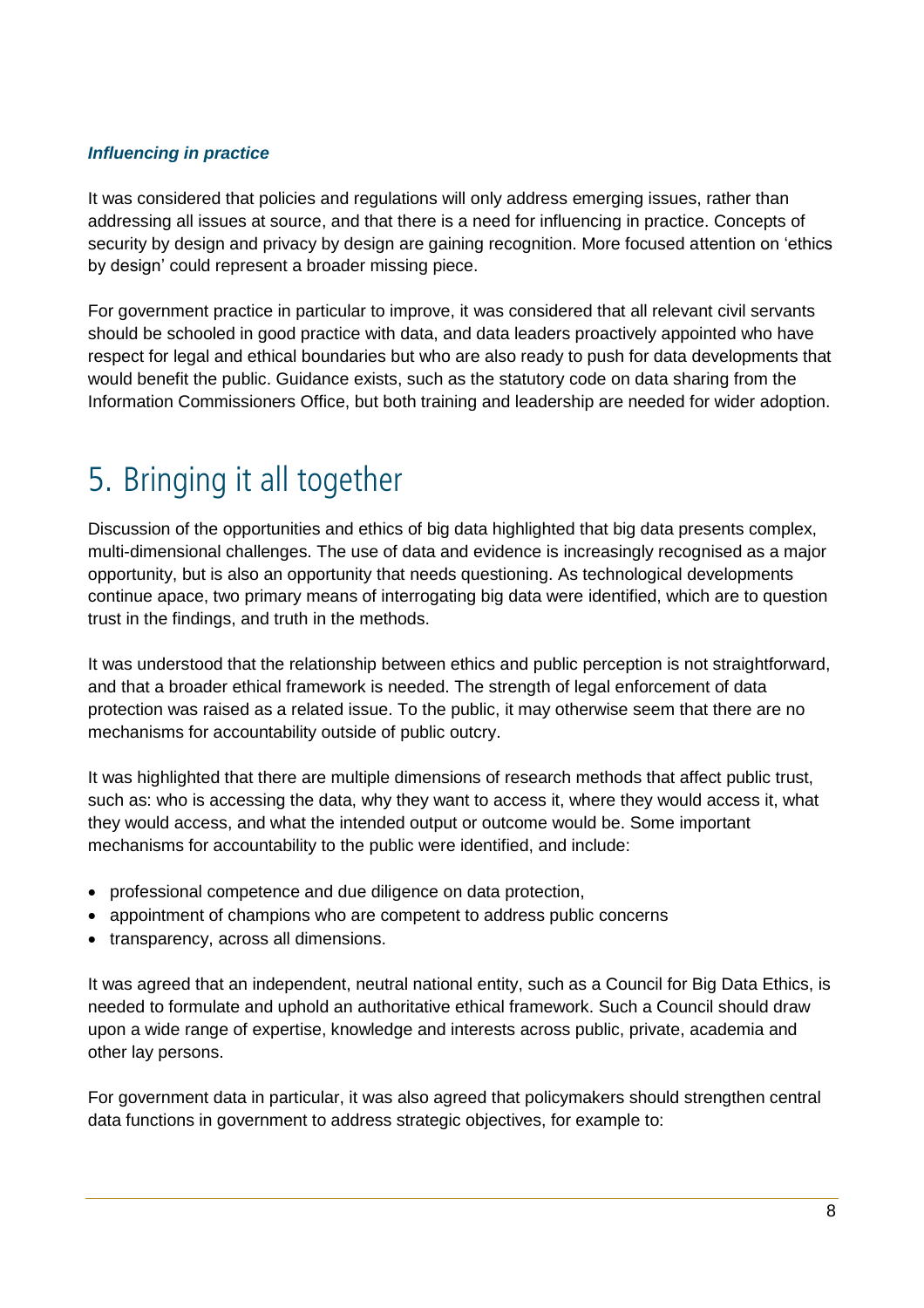- Build incentives for data sharing.
- Harmonise data standards for ease of use.
- Support trusted, federated data infrastructures with common rules for data access.
- Get data back for use that's lost through fragmentation of service providers and contracting.
- Gain the public mandate, and inform the terms of the social contract.
- Establish a network of 'data leaders' widening support for good practice.

For the long term and across the UK's technology and research base, it was agreed that investment in analytical capabilities, training, and public engagement will help the improvement and uptake of data infrastructure. It was also noted however that this consultation discussion was on a small scale with a select group. Conclusions could not be drawn on public views, and ethical solutions to big data problems should be informed substantively by wider public consultation in big data debates.